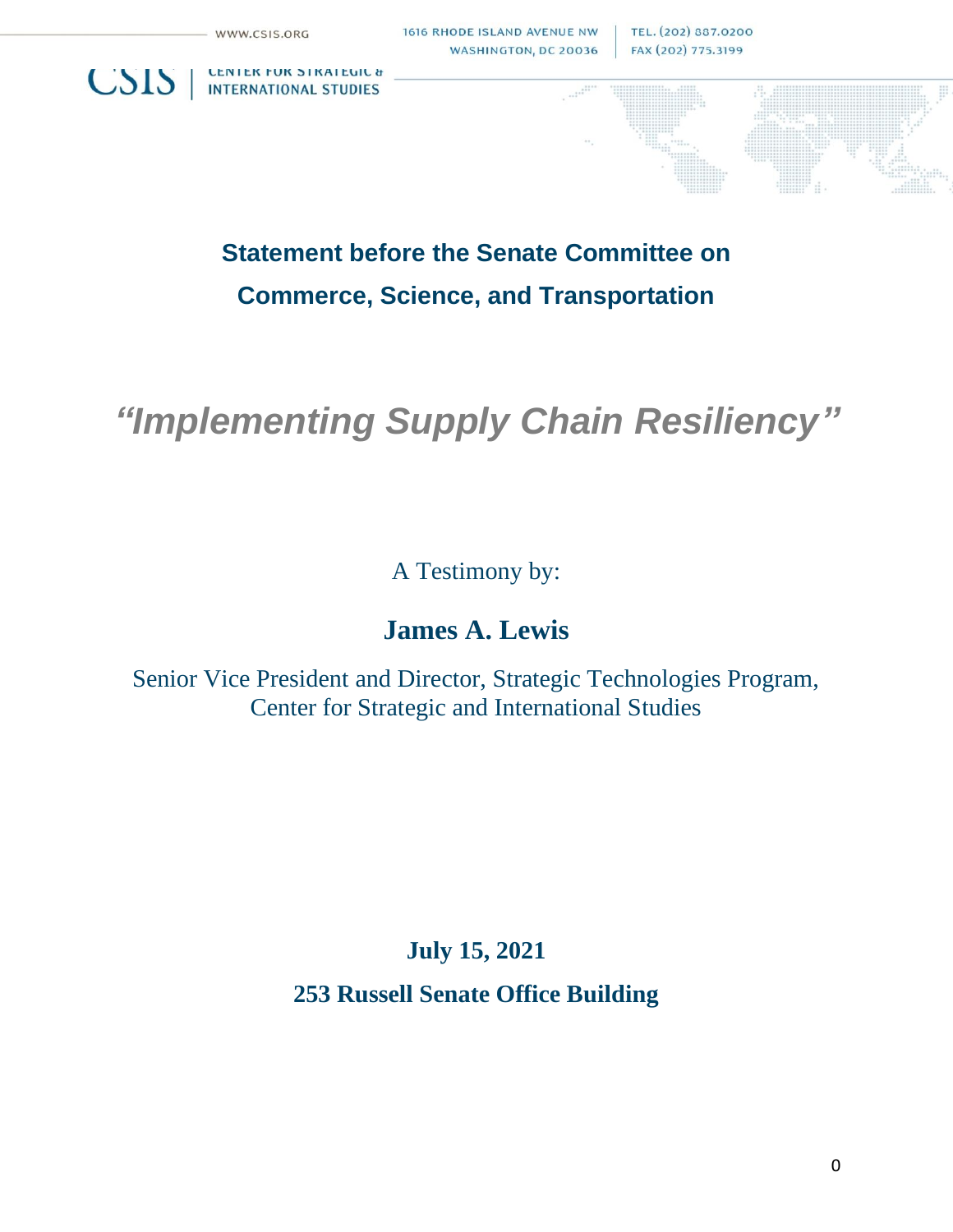Chair Cantwell, Ranking Member Wicker, and distinguished Members of the Committee, thank you for the opportunity to testify.

The United States is creating the policies and tools needed to defend ourselves against a hostile, authoritarian China. To do this, the U.S. will need new technological and industrial strategies that will allow it to maintain its national security and economic strength. We are in some ways at the start of the undertaking. Congress and the new Administration, with the *United States Innovation and Competition Act (USICA)*, and the Administration's Executive Order 14017 and 100 Day Review, have taken important steps in this direction. Much of the burden now falls on agencies like the National Science Foundation (NSF), the National Aeronautics and Space Administration (NASA), and the Departments of Commerce and Energy.

For more than two decades, the U.S. depended on a global supply chain that provided lower cost and greater efficiency. Two things broke that global supply chain. The first is the rise of a predatory China that will use any means to displace competitors in its quest for global primacy. The second is the COVID-19 pandemic, which produced an understandable desire in many nations to reduce their dependence on foreign suppliers and instead rely on national capabilities. Many countries became uncomfortable when they realized that critical medical supplies were only available from sources like China. They want to move some critical production back onto their territories. Now the U.S. and the EU are taking a harder look at reshoring. In a way, this mimics China. Chinese policy has always pursued indigenous capabilities to reduce reliance on foreign suppliers. This supply chain nationalism is reinforced by growing and powerful competition for technological leadership and by events like the semiconductor shortage.

There is a degree of wishful thinking in some Western countries about this contest, that hope that there can be normal commercial relations with China despite stark political differences and predatory behavior. Even if one is willing to put aside any qualms about doing business with regimes that routinely violate the rights of their citizens, the governments of China and Russia have decided that the U.S. goal of building a world made up of market democracies is a threat to their survival. They have further decided that the U.S. is in irreversible decline and now is their moment to push for a world that they can dominate. The end of the Cold War in 1989 and the few decades of American primacy, now ended, are best seen as an interregnum in a longer conflict between democracy and authoritarianism. We are in many ways behind in this contest, but this can be remedied.

This is where the USICA plays a vital role. Past industrial strategies built munitions or heavy industry, but are now outdated. We need a new style of industrial policy that takes into account globalization, the leading role of the market and private sector in innovation, and the need to ensure resilience in emerging technologies.

A high-tech industrial strategy fundamentally has two complementary parts. The first is restrictions on technology transfers to opponents. Congress has strengthened protective measures for competition with China with the *Foreign Investment Risk Review Modernization Act* and the *Export Control Reform Act*. These are important components of a tech strategy.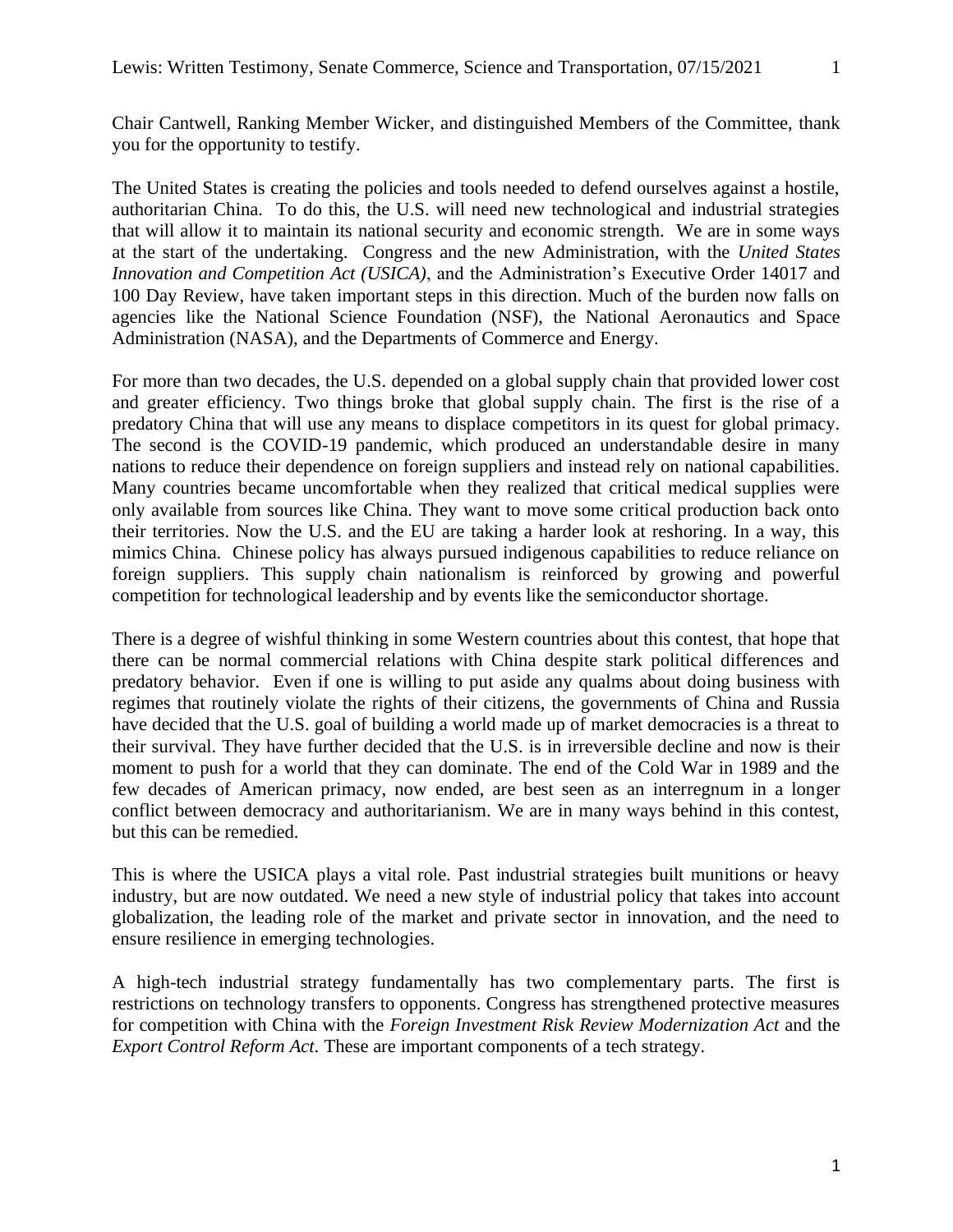#### **Previous Efforts at Strategic Industrial Policy**

Historical precedent can be an ambiguous guide for policymaking. Many people talk of a new Cold War between China and the U.S. But the globalization of supply, China's dynamic, quasimarket economy, and the reluctance of some key allies to abandon the Chinese market make for a very different world than the bipolar landscape of the Cold War. The 1930s and the rise of authoritarian states bent on confronting democracies is a better precedent than the Cold War, but it too falls short. This new contest with China will last longer and the emphasis is on tech leadership and controlling a global narrative of economic success more than on displaying military power. These past experiences do not provide a perfect roadmap for action, but we can still draw important lessons from them.

In the 1950s, the Eisenhower Administration expanded the technology base created for the World War II with massive federal funding and the establishment of an institutional framework with entities like NASA and the National Science Foundation. In the late 1970s, the Department of Defense (DoD) focused research on technologies that would offset the Soviet numerical advantage in munitions weaponry. These investments in precision munitions, stealth, sensors, and communications created a "Revolution in Military Affairs." The Eisenhower Administration's support for R&D to expand STEM education and workforce were foundational for America's tech success in the last sixty years and provides a useful precedent we should copy. Technology gave America unquestioned military superiority for decades, but this unquestioned superiority has ended as other advanced states challenge American technological leadership. USICA begins the work to restore it.

America has cut defense spending after every war. In the 1990s, we assumed conflict with peer competitors was a thing of the past. This ultimately proved to be wrong, but made it seem safe to make significant cuts in federal R&D spending after the Cold War. Congress increased spending on life sciences, but trimmed "hard" sciences like physics, math, and materials. Government funding is essential for basic research in these areas—research that by itself has no immediate commercial value but creates the basis for commercially valuable innovation. Americans did not stop innovating after these cuts—if anything, innovation increased with the introduction of digital technologies—but it was private sector innovation aimed at commercial markets.

USICA, when it is funded, will begin to remedy these mistakes. It is a good start for repeating earlier successes in using technology to advance national security and build economic strength. But today's policy needs to acknowledge that there are crucial differences in how America creates new technologies nowadays. America's national innovation base has changed dramatically. Twentieth century American innovation was national, but today's innovation base is international, with strong research and commercial links between the United States, Europe,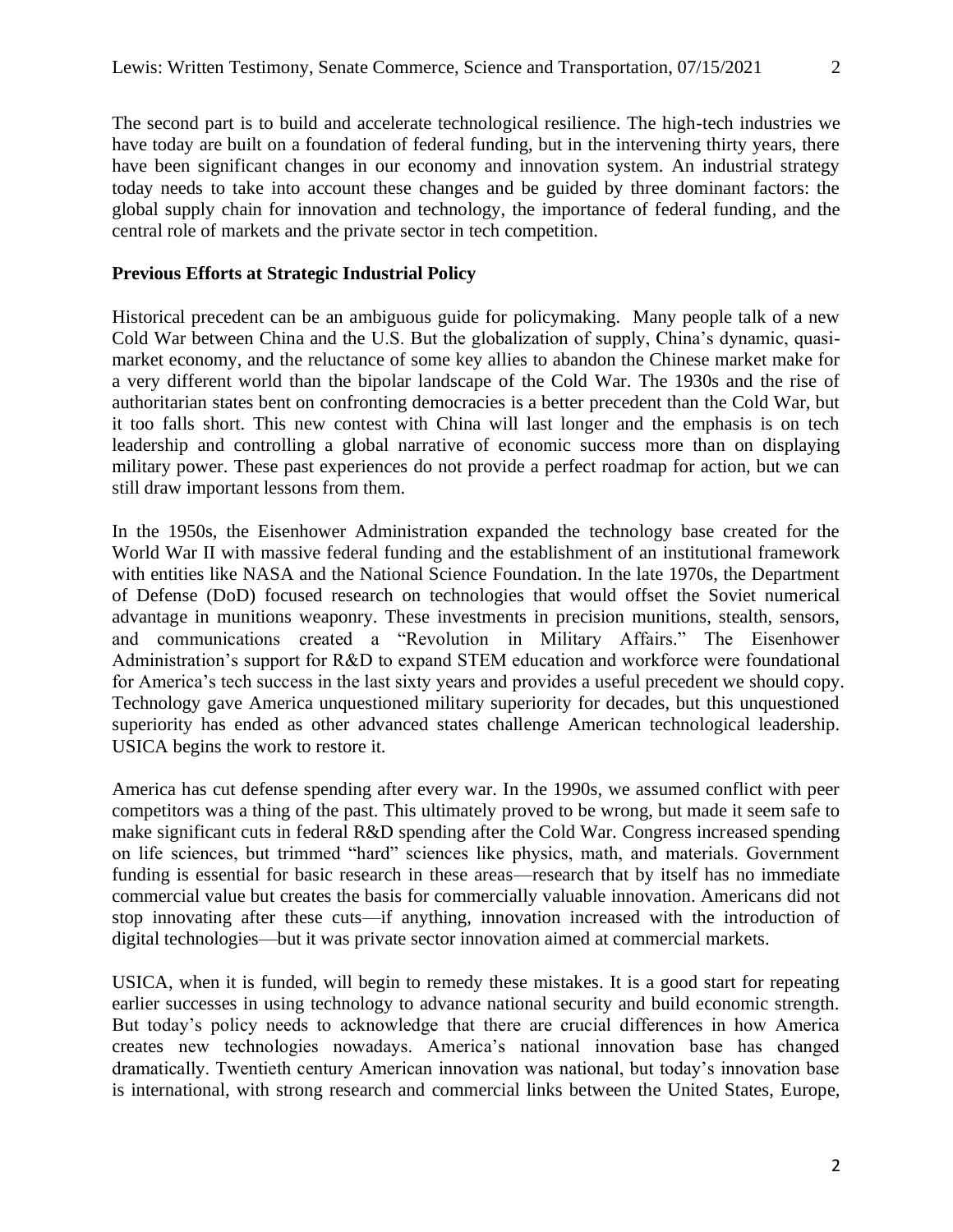and Asia. Efforts at "reshoring" will not change this. While these connections can create security risk when it comes to technology transfer to hostile states, they also provide benefits that outweigh risk. A country that cuts itself off from this international innovation system will fall behind. These changes make it necessary to find ways to take advantage of a multinational commercial innovation base that leads R&D for new technologies, including 5G, artificial intelligence, biotechnology, quantum computing and alternative power sources.

#### **The Role for the U.S. Department of Commerce**

The deep interconnectedness between the U.S. and the Chinese economy forged over forty years created both opportunity and risk. We do not need to abandon a global supply chain but to shrink China's role in it. Complete bifurcation is unnecessary as there are some technologies that can be safely transferred to China while others must be restricted. The Commerce Department could make this distinction as part of its export control process. It is in the national interests to allow our companies to take advantage of the Chinese market in ways that minimize risk for as long as possible. The United States has made good progress in restricting China's ability to acquire American technology—a key part of China's modernization plans—with Congress's passage of the *Foreign Investment Risk Review Modernization Act* of 2018 and the *Export Control Reform Act* (although it has had implementation problems).

These two Acts, however, are defensive. Denying China access to technology is not enough. We know from the American experience in the conflicts of the twentieth century that the U.S. must also strengthen its own technological base in this new and long-term competition with a hostile and authoritarian China. This is where the USICA is vital to protecting American security. However, the industrial policy models of the twentieth century are no longer effective. Nor do we wish to copy China's state-directed economy. Finding a new model of federal intervention to bolster our technological base in the competition with China will be difficult.

Implementation points to the critical role of the Department of Commerce. If there is a precedent here it is the difficulties in implementing the *Export Control Reform Act*. For years, Commerce defined itself as an export promotion agency and this still has a powerful influence over its culture. The export controls Commerce is charged with administering are still largely based on the Cold War technology framework enshrined in the Wassenaar Arrangement. Sometimes agencies can modernize themselves, other times it takes Congressional direction and leadership. Thinking about what a twenty-first century Commerce Department should look like may be a good task for the committees of jurisdiction in their oversight function.

These difficulties may be less of an obstacle than they may appear, because in fact, the decisions and strategies needed to implement USICA will be made in the White House, at the NEC and NSC, and by Congress. Commerce will implement these policies and how it does so will be crucial in determining their success. In this, we can suggest two principles to guide Commerce: first to focus on emerging and foundational technologies, and second to build a symbiotic relationship with America's fast moving, risk-taking, entrepreneurial business culture.

Commerce should focus its efforts on key technologies and design policies that as much as possible reinforce the private sector. The comparatively smaller size of federal investment versus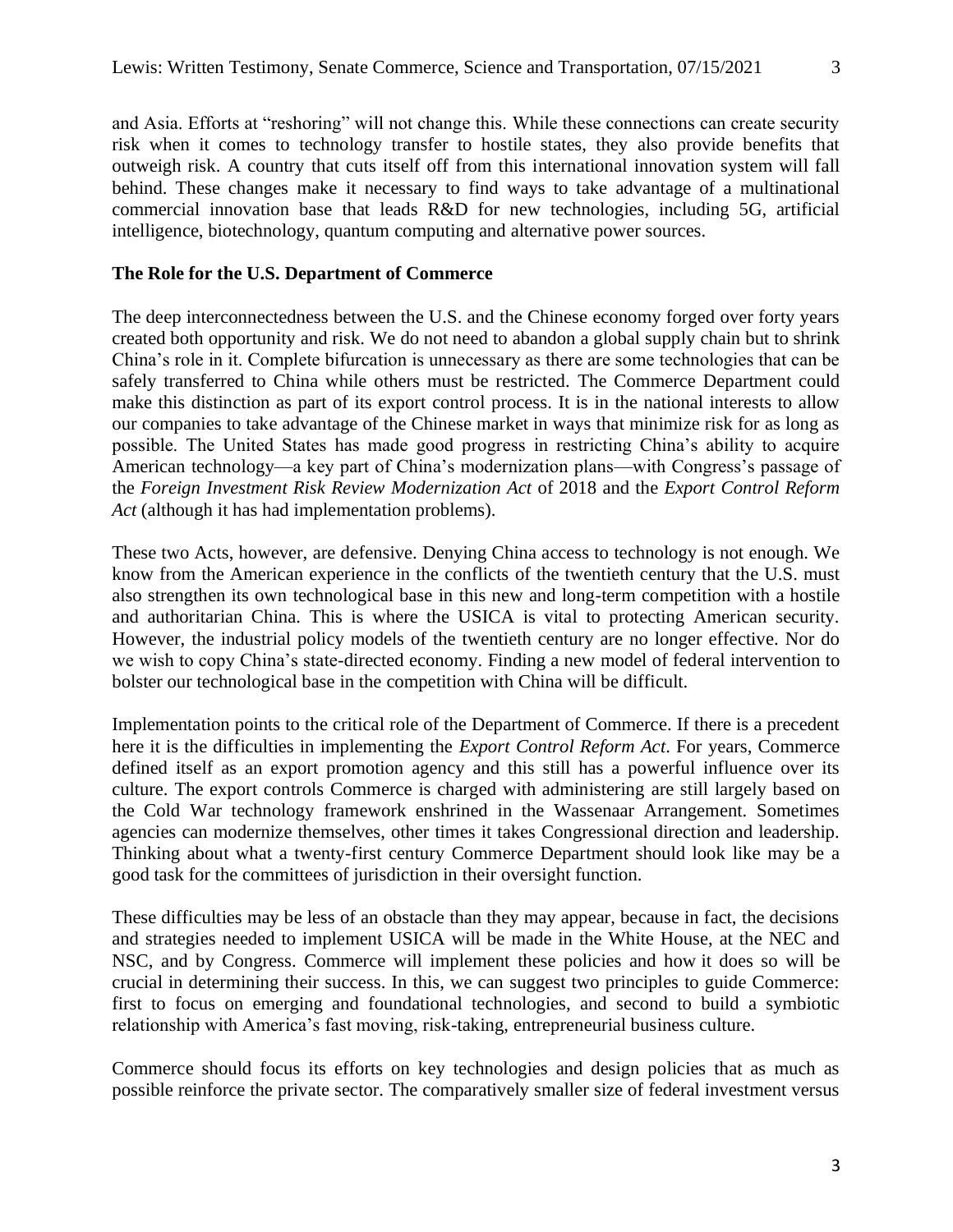private sector investment alone makes this a good choice. We are in a competition between economic models, between China's increasingly state-centric economy and our market driven model. A key task for policy is to identify where federal intervention is necessary, and USICA's identification of ten key technologies categories is where the U.S. should focus its activities.

USICA gives Commerce the authority to establish a supply chain resiliency program, to encourage cooperation between the Department and the private sector to identify supply chain problems and develop solutions. Supply chain issues that arose from the global COVID-19 pandemic are one reason for these provisions. Hence, the supply chain program should initially prioritize semiconductor supply chain issues, and only cover other supply chain issues in the future.

The most immediate of these areas involves semiconductors. Federal support is necessary to achieve two goals: to move more production capability back to the United States and, to a lesser extent, to increase productivity capability (less because private sector investment will do this). We do not want to duplicate China's error of investing billions in inefficient or outmoded semiconductor production. We do want to invest in location subsidies, in research, and in opposing anti-competitive behavior.

#### **Semiconductors**

Semiconductors are the foundational technology of the twenty-first century. The United States needs to remain strong in this industry, but in the face of global competitors that make heavy use of subsidies, it will need government action and funding to maintain its position. The United States still has the largest share of the global semiconductor market. It leads in chip design and it has roughly half of the global market for semiconductor manufacturing equipment, but it lags in chip fabrication. This lag is the source of supply chain risk.

A 2019 OECD study found that of the dozen or so countries with significant semiconductor industries, only the United States did not use subsidies. We may not like it, it may not be fair, but subsidies are part of the market and the failure to provide location incentives is one primary reason why the U.S. share of semiconductor fabricating facilities has fallen by two thirds and chip fabrication moved offshore.

The semiconductor industry has a globally distributed supply chain. This is the most economically efficient, but it now creates security risks. Our goal should not be to abandon the global supply chain but to reduce China's role in it. This will not be easy, but complete bifurcation is unnecessary. We want to avoid ending up in a position where China is the sole supplier for any segment of the chip supply chain, because they will take advantage of this to harm us. That does not mean that companies and facilities outside of China that provide key parts of the chip supply chain —in Israel, Ireland, and others— should be replaced. We benefit economically and strategically from maintaining a global supply chain in which China's role has been decreased. China exploits us. We should in turn exploit the Chinese market as long as possible and as long as our technology transfer controls are working. This means selective decoupling and allowing some economic interactions to continue.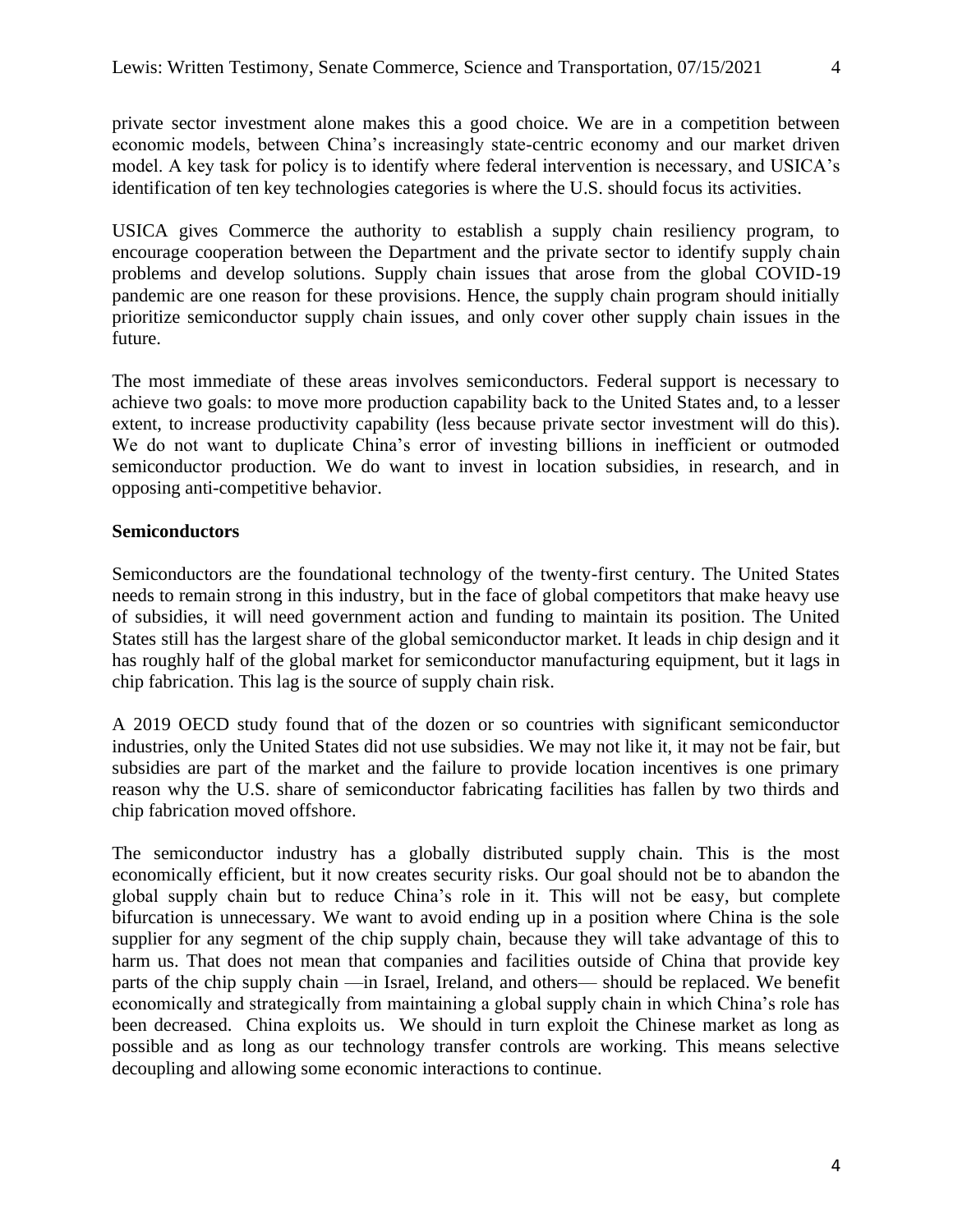One open question is Taiwan. The Chinese government's ultimate intent is to absorb Taiwan as it absorbed Hong Kong, but Taiwan will be more difficult to absorb and China may never succeed. But the intention creates risk. We depend on Taiwan for advanced fabrication of chips. This dependency requires that we ensure Taiwan's autonomy from China, but also that we ensure resilience by getting key Asian firms to locate some of their facilities in the United States. This can be part of a larger effort to build resiliency and security by strengthening all segments of the U.S. chip industry, through investments in R&D, workforce, and subsidies, including support for other parts of the semiconductor supply chain, such as advanced packaging.

The Administration's 100 Day Supply Chain Review offered seven recommendations to strengthen the U.S. chip industry. These include a call to fully fund the *Creating Helpful Incentives to Produce Semiconductors* (*CHIPS) for America Act* (which has been languishing in Congress for a year), measures to strengthen the entire chip supply chain, build the STEM workforce, use export controls to protect technology, and work with allies to harmonize policies on R&D and China—key allies like Japan are ready to do this. The recommendations in the 100 Day Review, particularly if combined with Congressional guidance and action on funding, will keep the United States strong in this core technology.

There are reasonable concerns with any effort to strengthen the chip industry. The first is that our efforts may create overcapacity. The chief cause of the chip shortage was a miscalculation by companies, in particular, car companies. They, like many others, failed to plan for the surge of pent-up demand as the pandemic waned and cancelled chip orders. In response, chip makers shifted from producing for cars to producing for items suddenly in demand during the pandemic, those that supported streaming, gaming, computing and phones. This miscalculation was reinforced by supply chain disruptions from weather and fire. Just-in-time supply left car makers with no reserves, and one question for reliance is whether and how to incentivize companies to move away from just-in-time supply. The 100 Day Review's recommendation for better information flows can reduce the risk of future miscalculation, as more information on the market can guide federal and private investment in production capacity. Overproduction in chips is not a long-term problem, as demand for semiconductors will continue to grow and absorb increased capacity.

A related concern is "investment in what." The digital economy is being reshaped by cloud computing, artificial intelligence, and 5G networks. Digital technologies are being reshaped and USICA recognizes changes in telecom technology that work in America's favor. 5G and open access technologies like O-RAN depend on chips and software, both areas of American strength (especially when compared to China). Telecom and chips are dynamic industries driven by demand for better performance. The pace of change is rapid, and this could complicate plans for federal intervention. The semiconductor industry itself is broken into highly specialized segments and is geographically distributed. Deciding which sectors would benefit from federal support, and determining what kind of support, is an immediate task for policy. USICA, and with it the *CHIPS for America Act* and the *USA Telecom Act*, do a good job of recognizing that there is more to the industry than fabrication facilities. The issue is how best to intervene in this complex industry. An earlier success, SEMATECH, a non-profit, public private research consortium, provides useful precedents, the most important of which is to not try to have the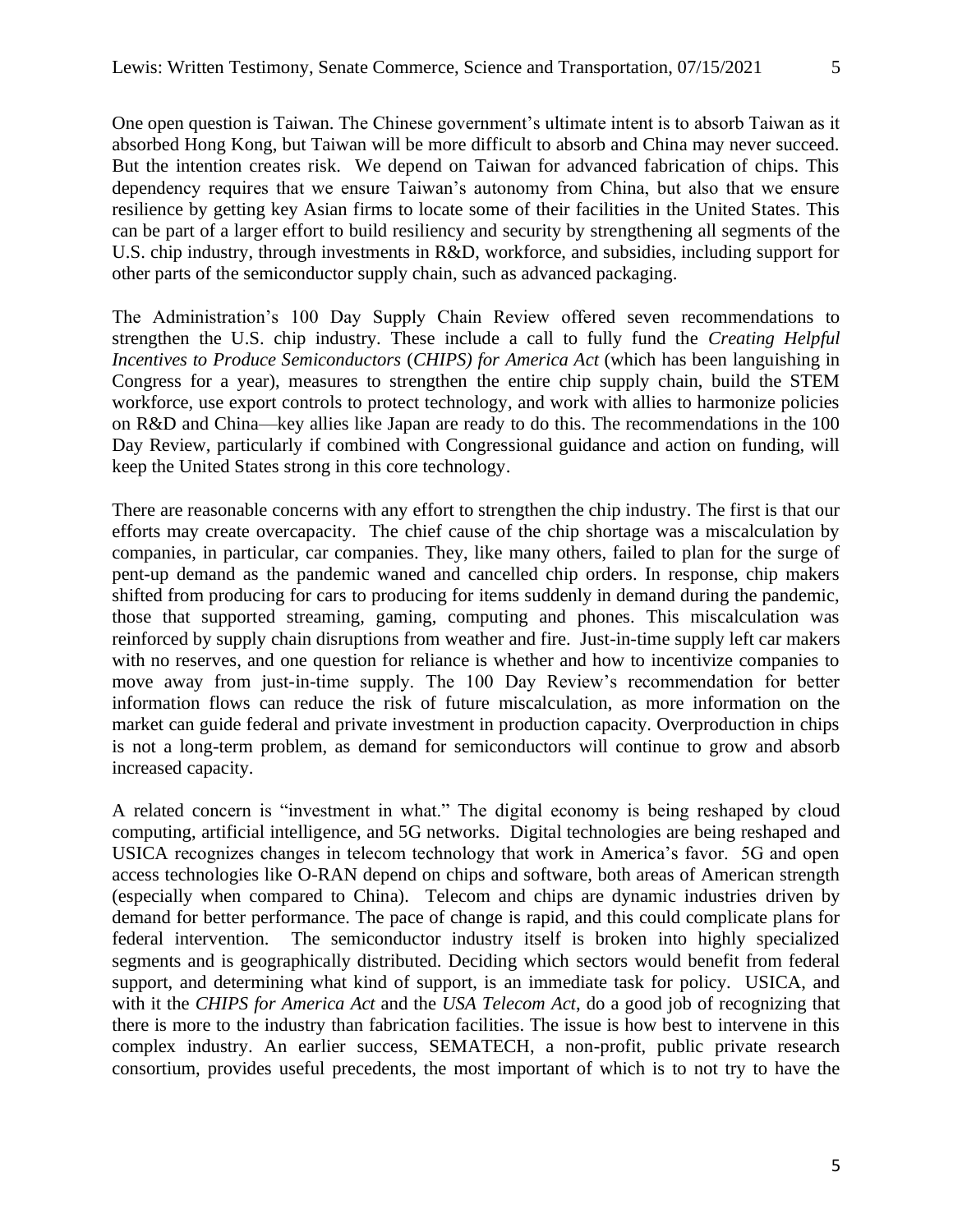federal government direct research or insist on specific technologies and to ensure that the private sector has "skin in the game."

### **Role of the Government**

The question of the role government is a long-standing debate in industrial policy, which we can simplify as a debate between those who argue that governments should supply the foundation for innovation through R&D funding, increased STEM education, and balanced regulation, and those who would prefer a more directive approach. The well-known case of Solyndra became the poster child for why the government should refrain from selecting a specific technology company to support, and instead emphasize market competition to identify the most successful paths forward.

Few government agencies can act like venture capital firms, something that proves to be very hard to do. Venture capital firms have a higher tolerance for risk and ring specialized expertise to identify opportunities, including using geographic proximity to markets to gain a deeper knowledge of the business. There is a mismatch between bureaucracy and innovation. There are a few examples of success for the federal government, such as In-Q-Tel and the Defense Innovation Unit (DIU), and it would help build resilience if these and similar efforts were better funded and, in DIU's case, given increased and more flexible authorities to invest.

These difficulties should not distract us from the importance of the federal government playing an essential role in creating new technology. That role has changed given the immense expansion of commercial innovation. The center of gravity for innovation and tech investment has moved away from government. A dynamic private sector innovation ecosystem is focused on commercial markets, but with the right authorities, funding, and mechanisms, the government can take advantage of this to improve resiliency. This will require some effort because the cultures are vastly different. Private sector investments dominate R&D budgets for new technologies, such as 5G, artificial intelligence, biotechnology, quantum computing and alternative power sources. The new innovation ecosystem is shaped by market signals on investment risk and returns more than policy.

Commerce and other agencies need to predict, not react. For example, media reporting recently highlighted problems with the supply of lumber. This is perhaps a good example of why media reporting is not always a useful guide for policy. The shortage was so short lived that the efforts to remedy it barely begun before it was over. It needs better analytical capabilities, clarity in roles and responsibilities, and close engagement with the private sector at senior levels to anticipate market and tech trends. Its industrial analysis and support function (a legacy from World War II) atrophied over the past decades and now needs to be rebuilt to focus on high-tech. A focus on emerging technologies can help avoid wasteful spending of time and money.

#### **Cost**

There are concerns over the cost of these initiatives, but critics of the price tag should consider two factors. First, China has been willing to spend for sustained periods of time to gain technological advantage. In some areas, China is keeping pace with the U.S. and even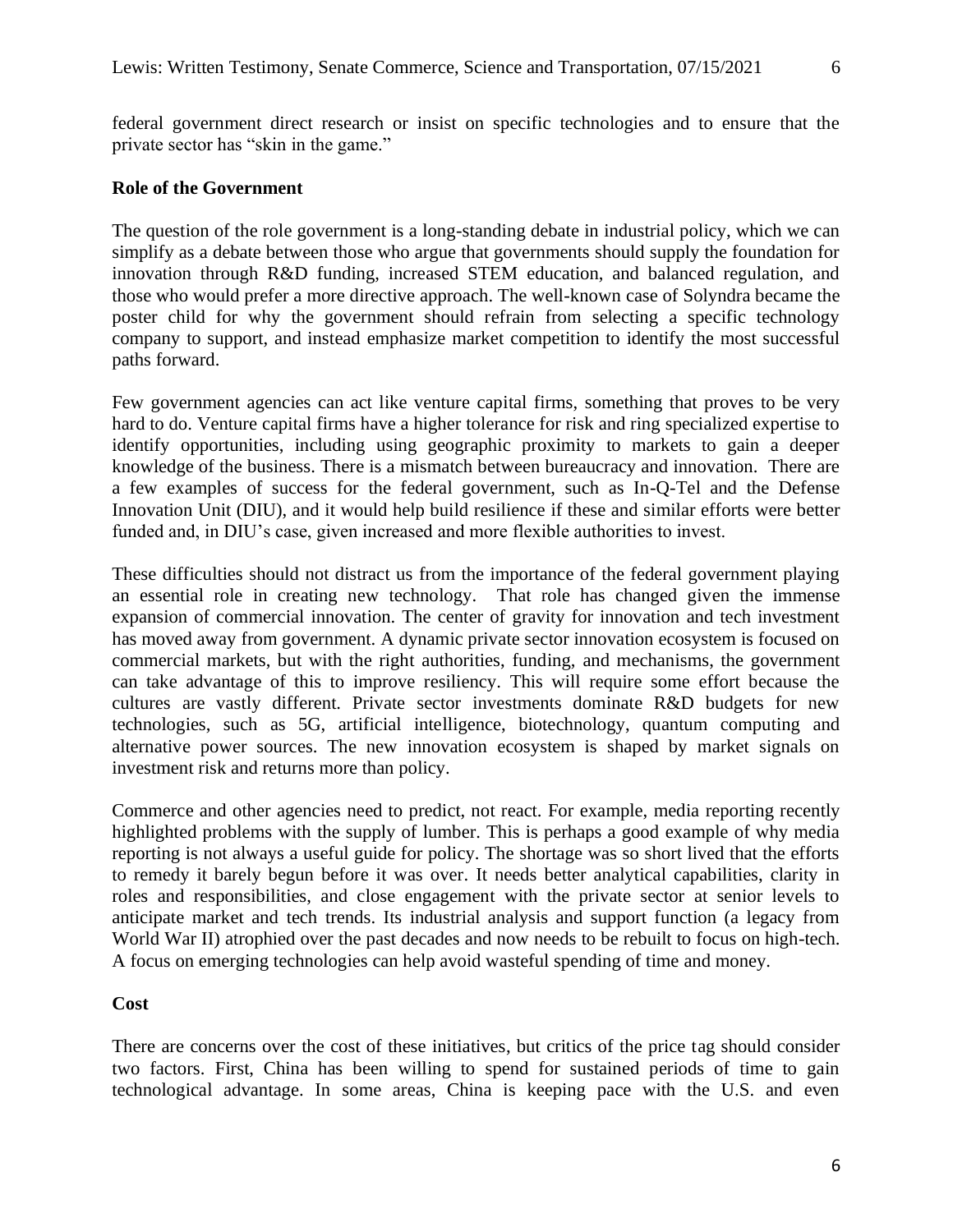outspending it in some cases. In semiconductors, for example, it has pledged more than \$50 billion in five years from national funds and an equivalent amount from local governments. Given how much larger U.S national income is compared to China, this should not be the case. We should not expect to outcompete China without increased federal spending. Second, this spending is an investment, a down payment on America's technological future. Money appropriated now will create jobs and income, more than repaying the cost. Both security and economics call for the full appropriations to support the objectives laid out in USICA. Putting aside the collateral benefits to wealth creation and economic growth from USICA (and these could be substantial), it is better to overspend and stay ahead of China than to under-spend and fall behind.

## **A Global Approach**

One advantage we have over China is that we have allies. A supply chain that involves allies increases resilience by diversifying sources. We benefit economically and strategically from an allied approach. It may seem counterintuitive, but international cooperation makes America more competitive.

Artificial intelligence (AI) exemplifies how international today's innovation base is. The technologies behind AI are not easily controlled. China has significant strength in this, but AI depends on a globally distributed R&D and innovation chain, with key nodes not only in the U.S. and China, but in Canada, the UK, Israel, Germany, and a few others. These countries share a growing distrust of China's intentions and policies that the U.S., by working with them, can capitalize upon to build security and growth. Focused federal investments and multinational partnership structures, and revised authorities can provide the U.S. real advantage in the competition with China.

The United States has used industrial policy in every major conflict since 1860. Industrial policy is part of the reason for its success in these conflicts. The U.S. must, as it has done the past, strengthen strategic industries. This is why USICA and its implementation are so important. Industrial policy was the key to helping the U.S. win those conflicts, and the technology base built in World War Two—and expanded tremendously for the Cold War—still provides foundational benefits to our economy from investments made decades ago.

We and our allies are again confronted by authoritarian states. The terms of conflict with these hostile powers will be different, relying less on military force and more on economic and political influence. One key area for competition will be in the fields of technology and business. These provide the countries that lead in them with power and authority in the international environment. A new industrial policy is necessary again for the United States, but we will need to adjust to this new form of conflict and to the changes in research and industry that have taken place over the last thirty years. That means a new, high-tech industrial policy cannot focus on building weapons and it cannot be over-managed by Washington.

China has many weaknesses that its propaganda seeks to obscure. It faces immense problems, but under its current leadership, it intends to displace the United States. Building globally dominant high-tech industries is a part of this strategy. The U.S. must respond to China's